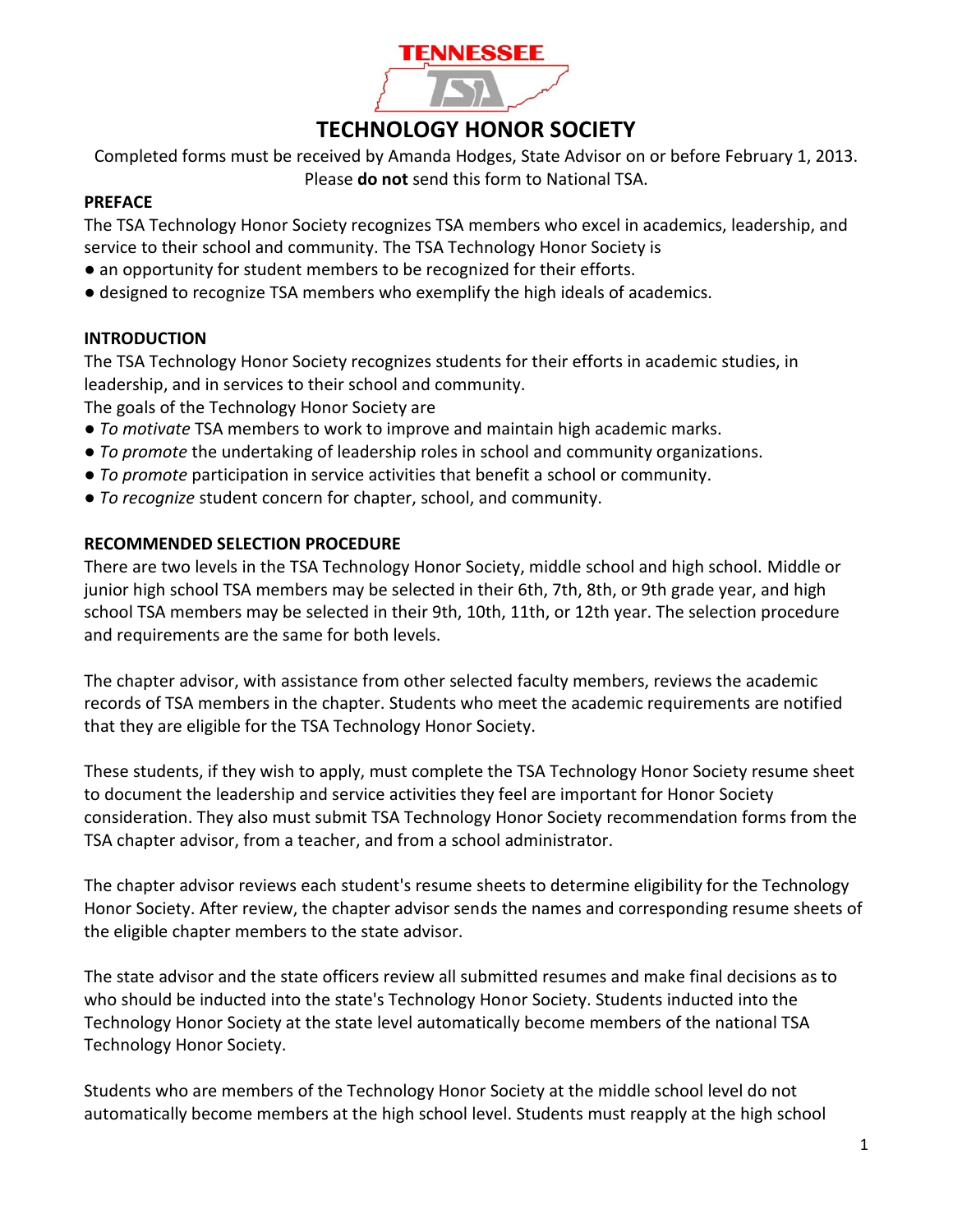level. It is not necessary to have been a member at the middle school level in order to be admitted at the high school level.

Chapter advisors and state advisors maintain records of all student resume sheets and a list of names of the nominated members. State advisors submit the names of all students inducted into the TSA Technology Honor Society and the appropriate fee to National TSA. (Resume sheets are not submitted to National TSA.)

### **REQUIREMENTS**

For a student member of TSA to be inducted into the TSA Technology Honor Society, s/he must first meet a set of specified standards or requirements. These standards cover three areas: academics, leadership, and service. (Note that items used for the middle school level application may not be used again for the high school level application.) The requirements are as follows.

## *Academics*

- Maintain at least a 3.0 grade point average (GPA) based on a 4.0 grade point scale, or equivalent.
- Maintain a 3.0 grade point average (GPA) based on a 4.0 grade point scale or equivalent in technology education classes, if currently enrolled in such classes.

## *Leadership*

- Have held at least one chapter, state, or national office, sufficiently fulfilling its duties for one full school year.
- Have held an office in an organization other than TSA.
- Have attended at least one state and one national conference.
- Have placed within the top three in a state or national TSA competitive event.
- Must be an active member of TSA for at least one semester in the current chapter.

## *Service*

- Have participated in a service project that benefited his/her school.
- Have participated in a service project that benefited his/her community.
- Have served on a chapter, state, or national committee.
- Have given a presentation on TSA to an organization outside one's chapter (i.e., PTA school faculty, board of education, etc.).

## *AWARDS*

TSA members inducted into the TSA Technology Honor Society

- Are recognized at the national TSA conference for their achievements.
- Are awarded a TSA Technology Honor Society certificate to display their achievement.
- Receive a TSA Technology Honor Society medal of achievement.

## *FEES*

A \$6 fee must be included with the TSA Technology Honor Society award application in order for processing to proceed. These nominations are submitted to the state TSA advisor.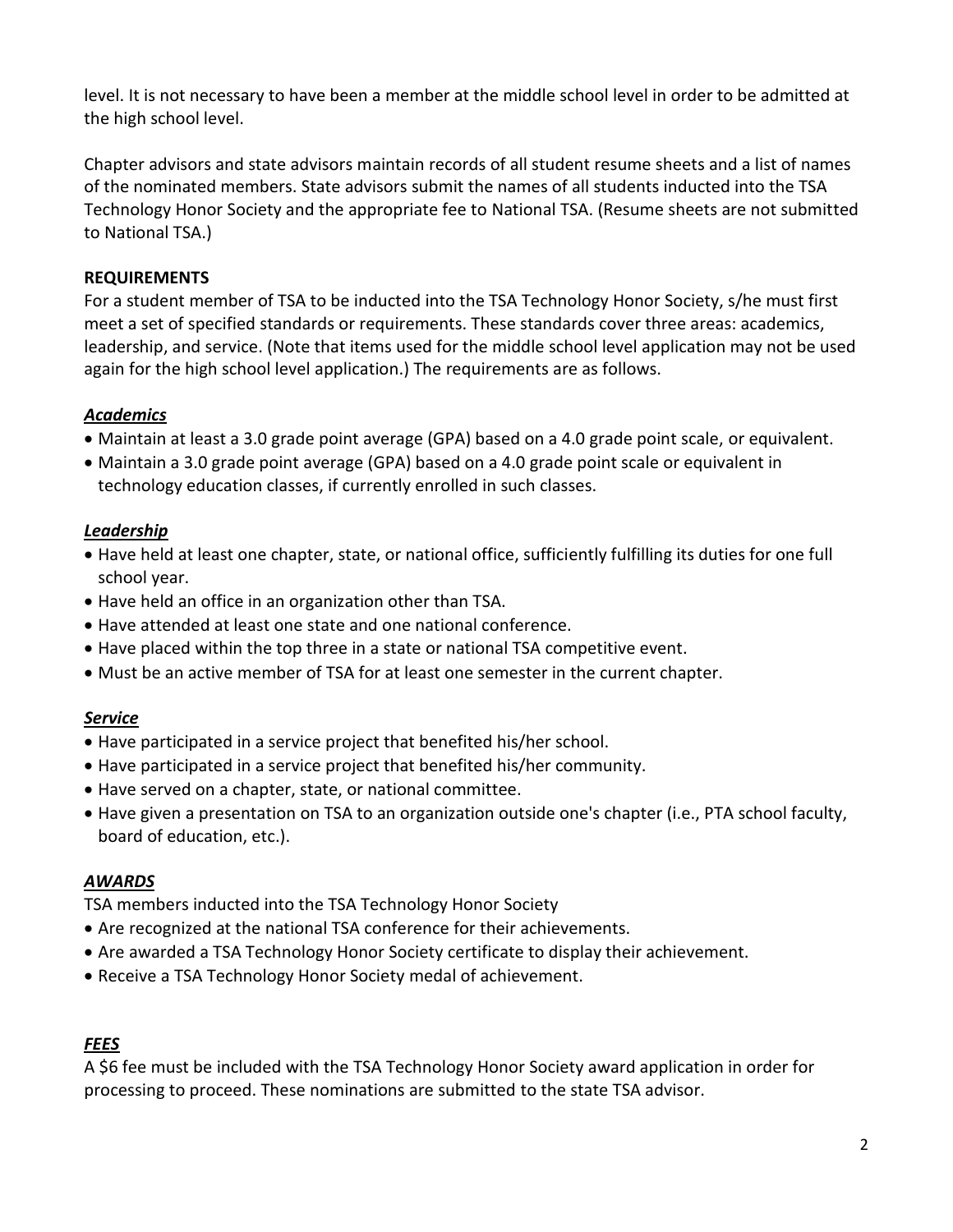

**TECHNOLOGY HONOR SOCIETY RESUME** *Due February 1,2013*

| Level: MS or HS |  |  |  |  |  |
|-----------------|--|--|--|--|--|
|                 |  |  |  |  |  |
|                 |  |  |  |  |  |
|                 |  |  |  |  |  |

Type or neatly print the answers to these questions. Use additional paper if necessary.

# *ACADEMICS*

1. Overall grade point average for this semester:

2. Technology education class overall grade point average:

#### *LEADERSHIP*

1. What local, state, and/or national office(s) have you held in TSA? Year **Office** 

2. What office(s) have you held in other organizations? Year **Office** 

3. What TSA conferences (regional, state, and national) have you attended? Year Conference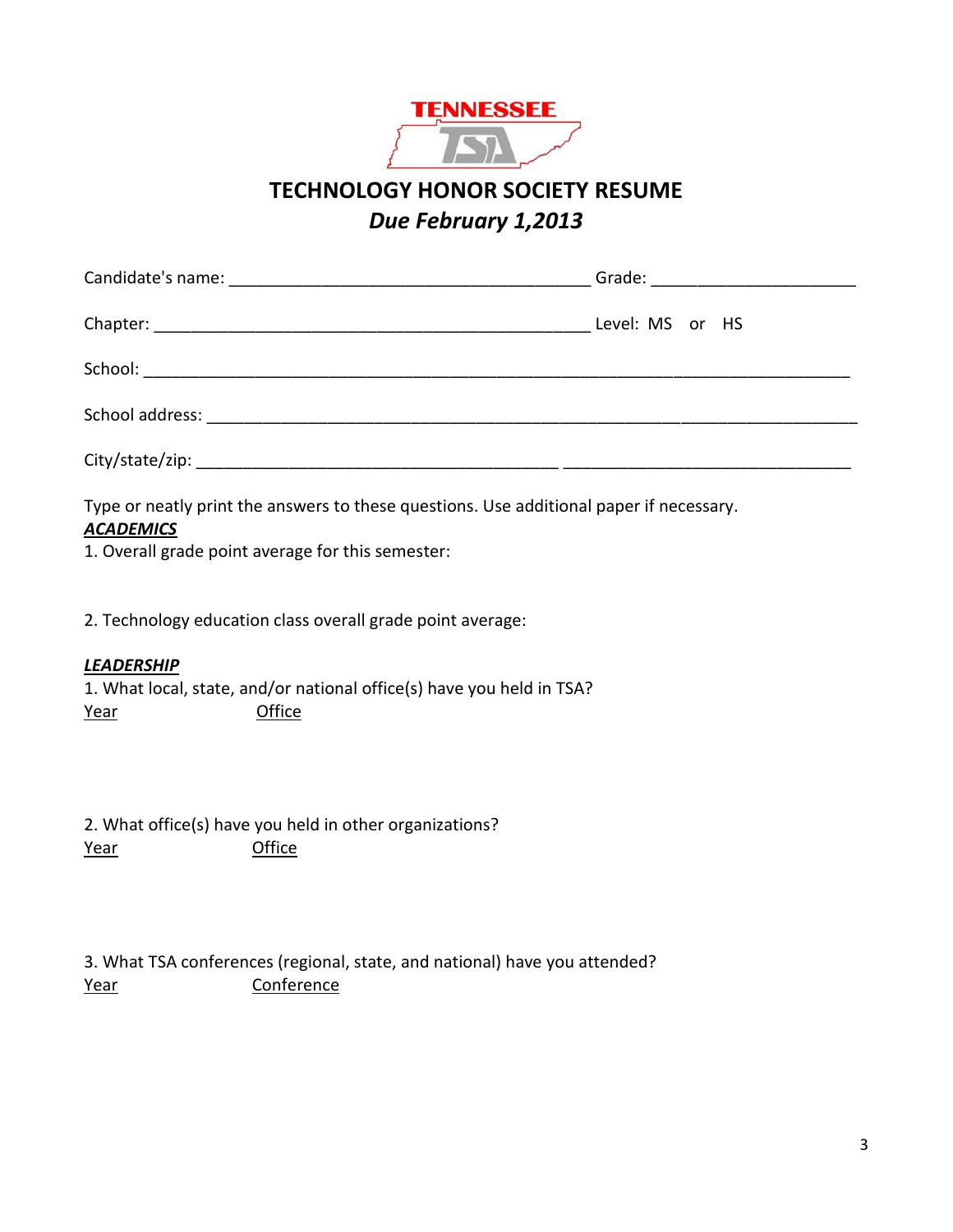4. List your awards for TSA competitive events. Year Place Event

5. Have you been a TSA member at the local, state, and national level for at least one full school year?

6. Have you been an active member of TSA for at least one semester in your current chapter?

#### **SERVICE**

1. In which service projects have you participated that have benefited your school or community? Briefly describe each.

- 2. On which chapter, state, or national committees have you served?
- 3. Briefly describe the presentation you made on TSA to an organization outside of your chapter.

*We certify the candidate has completed all the requirements and hold all to be true and accurate.* 

| Student                  | Date | <b>Chapter Advisor</b>      | Date |  |
|--------------------------|------|-----------------------------|------|--|
| <b>Chapter President</b> | Date | <b>School Administrator</b> | Date |  |